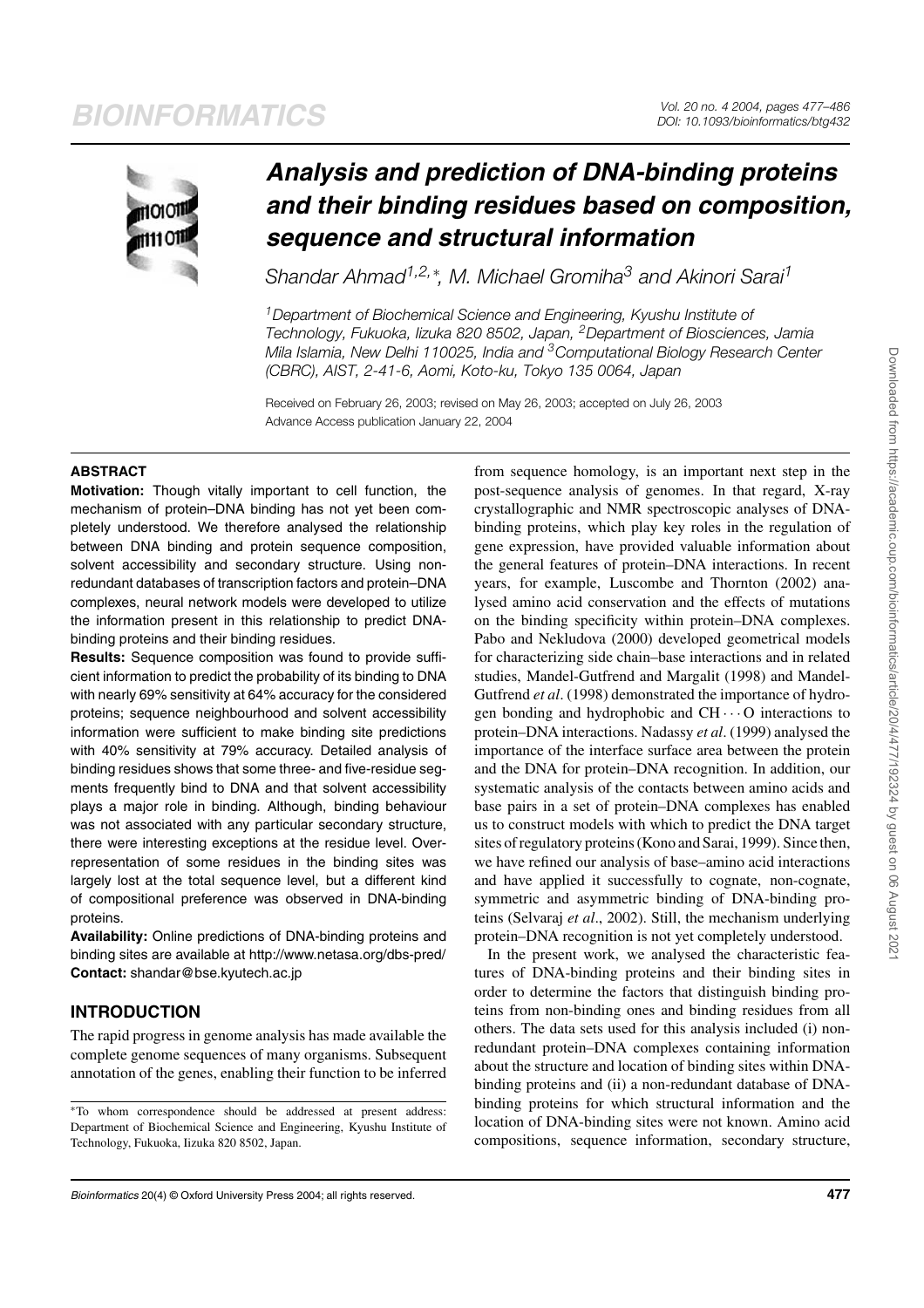solvent accessibility and the number of contacting residues were analyzed.

We found that the residue composition of DNA-binding proteins has two levels of specificity. One of them is at the sequence level, which can be used to classify sequences as binding or non-binding. The other is at the binding site level, which, when coupled with residue neighbourhood information and local structural information (particularly solvent accessibility), can be helpful for locating binding sites in a totally new sequence, even if there is no homology with known binding proteins. Among the properties studied, solvent accessibility was found to correlate most strongly with binding. On the whole there was no tendency for binding residues to occur in any particular secondary structure, though there were a number of interesting exceptions to this generalization. Predictive models developed to make use of these findings achieved a fair degree of accuracy.

## **MATERIALS AND METHODS**

#### **Data sets**

Three different data sets were used for the studies described below:

- (i) PDNA-62: This is a database of representative protein– DNA complexes from the Protein Data Bank (PDB) (Table 1) that we used previously in related studies (Selvaraj *et al*., 2002). Identity among the sequences is  $\langle 25\%, \text{ and the resolution of the structures is } 2.5 \text{ Å}$ or better.
- (ii) NRTF-915: This is a non-redundant, representative database from SWISS-PROT used for compositionbased prediction of DNA-binding proteins, which was limited to transcription factors for this study. A search in SWISS-PROT (version 39, available online at the time of this study) using 'transcription factor' as a key word returned 1003 SWISS-PROT and 2514 TrEMBL entries Boeckmann *et al*., 2003. Redundancy among sequences was first removed by using *CD-HIT* program from http://bioinformatics.burnhaminst.org/cd-hi (Li *et al*., 2001) with a threshold of 40% sequence identity. This resulted in 1486 sequences. We aligned these sequences against one another using pairwise sequence alignment program *bl2seq* (Altschul *et al*., 1997). A data set was thus created, by retaining only the representative ones such that no two sequences in the resulting data set have more than 25% sequence identity. We call this database NRTF-915. The criterion of sequence identity is similar to that used by Holm and Sander (1998) to cluster sequences to reduce redundancy.
- (iii) CNTR-3332: A control database of sequences not including transcription factors was generated by searching for SWISS-PROT sequences excluded by

**Table 1.** PDB codes of protein–DNA complexes selected for prediction of binding sites

| 1a02             | 1b <sub>10</sub> | 1dp7             | 1hdd     | $1$ mdy_a        | 1 per            | 1tc3   |
|------------------|------------------|------------------|----------|------------------|------------------|--------|
| 1a74             | $1c0w$ b         | 1ecr             | 1hlo     | $1$ mey c        | 1 <sub>pnr</sub> | 1tf3   |
| 1aay             | 1cdw             | 1gat             | 1hry     | 1mhd a           | $1$ pue $_e$     | 1tro_a |
| 1azq             | 1cf7a            | 1fil_a           | 1hwt     | 1mm              | 1pvi b           | 1tsr b |
| 1 <sub>b3t</sub> | $1$ cjg          | 1 gcc            | 1if1     | 1 <sub>mse</sub> | $1$ pyi_a        | 1ubd   |
| 1ber a           | 1 <sub>cma</sub> | $1$ gdt          | lign_a   | 1 oct            | $1rep_c$         | 1xbr a |
| 1 <sub>bf5</sub> | 1d02a            | 1 <sub>hcq</sub> | 1ihf     | $1par_b$         | 1srs             | 1yrn_a |
| 1bhm a           | 1d66 a           | 1hcr             | $11mb$ 4 | 1pdn             | 1svc             | 1ysa   |
| 1 yui            | 2bop             | $2$ drp_a        | 2hdc     | 2gli             | $3$ cro $1$      |        |
|                  |                  |                  |          |                  |                  |        |

the key word 'transcription factor' this database included sequences from human only, and fragments were omitted. Redundancy was removed as in (ii) and the resulting database contains 3332 sequences, called CNTR-3332.

## **Definition of a binding residue and of binding density**

An amino acid residue within a protein sequence was designated as a binding residue if its side chain or backbone atoms fell within a cutoff distance of 3.5 Å from any atom within a binding DNA. In this work, the term binding site has often been used to refer to the residues that are found to be binding as defined above. This is somewhat different from the more general meaning of binding site, which may refer to a region in protein, spanning several residues not necessarily sequence neighbours. All residues in the PDNA-62 database were labelled as binding or non-binding according to this criterion. Binding density was defined as the number of binding residues within a segment of fixed size and was calculated only for those segments in which the central residue was binding.

#### **DNA-binding segments and sequence motifs**

We collected statistics on three- and five-residue segments from DNA-binding proteins in the PDNA-62 database to explore the possibility of frequently occurring segments or sequence motifs. A segment was defined as binding if any of the atoms from its central residue fell within the cutoff distance from any atom of the DNA.

## **Local and overall amino acid composition**

We collected statistics on amino acid residues around DNA atoms within a sphere of 3.5 Å. An attempt was then made to determine whether there was a preference for any particular amino acid composition. Frequency of occurrence for each residue type is calculated and corresponds to the relative number of residues of that type out of all the residues that were found in the DNA-binding region of proteins (as defined above). Thus, if there are  $R_i$  number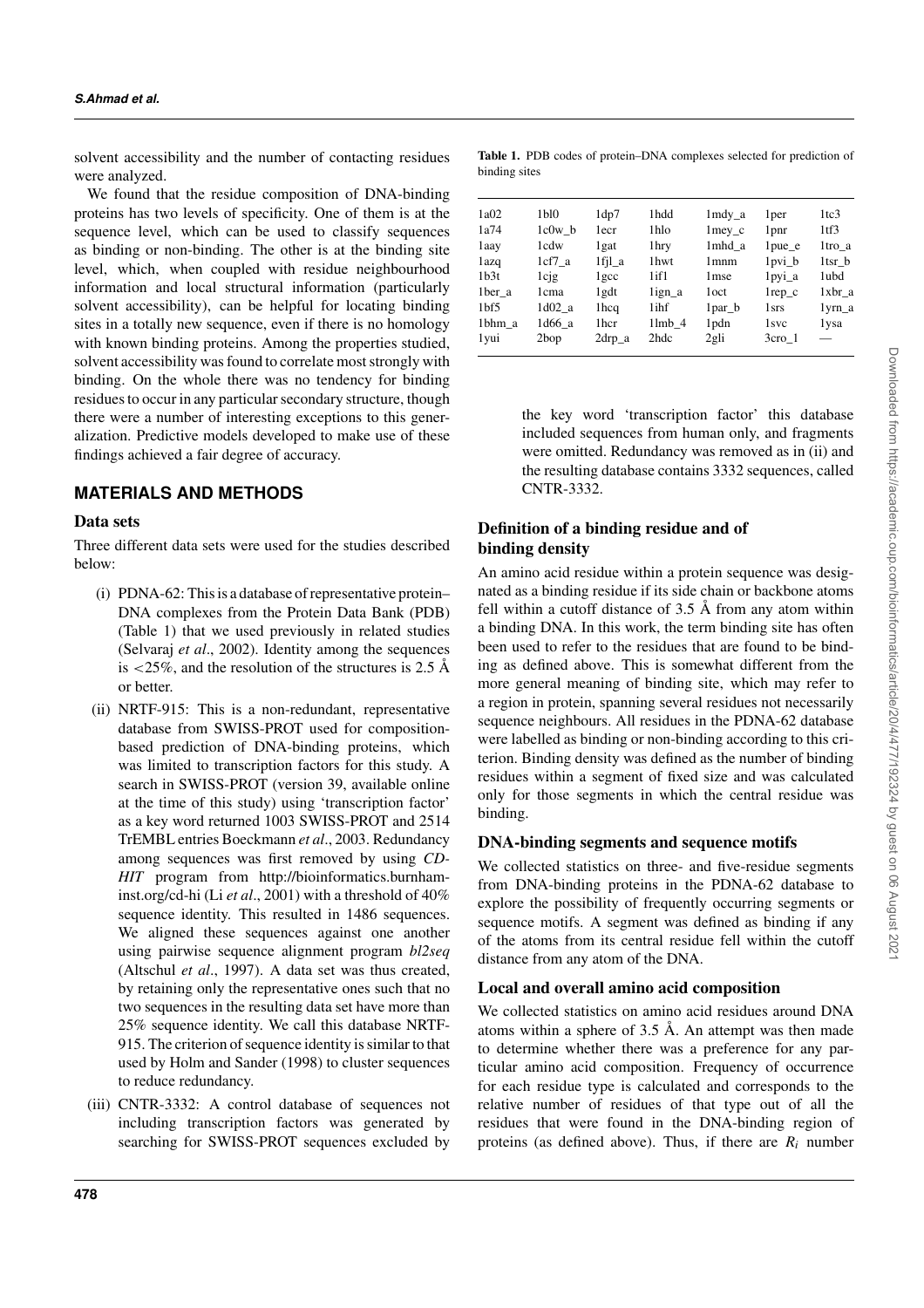of residues of type  $i$ , which bind to DNA, then relative occurrence of *i* for the binding regions is given as  $100^* (R_i/\Sigma R_i)$ . The relative occurrence of residues in non-binding regions is also defined in the same way. In contrasts to the above, the overall composition of DNA-binding sequences refers to the residue composition in the whole amino acid sequence of the corresponding DNA-binding (or non-binding) protein.

#### **Calculation of solvent accessibility or accessible surface area**

Solvent accessibility or accessible surface area (ASA) values of 62 protein–DNA complexes were calculated using *DSSP* program (Kabsch and Sander, 1983). Absolute values of ASA, thus obtained are normalized to relative values as described in our earlier work (Ahmad and Gromiha, 2002).

#### **Neural network design and training**

For composition-based prediction of DNA-binding sequences, a fully connected, layered neural network was constructed using 20 input units encoding the relative abundance of the corresponding residue in a sequence. After varying the number of units, and hidden layers, it was found that a network with three units in the hidden layer and a single output unit performed slightly better than other choices. This neural network, used for the prediction of DNA-binding sequences is named *SeqPredNet*. The data sets used here were the NRTF-915 and CNTR-3332 sequences described above. The validation procedure was the same as in the other networks (see next paragraphs).

For sequence-based prediction of binding residues, three different architectures were implemented to introduce sequence and related information used in making predictions. In the first of these networks (we call it *SitePredNet-1*), the residue about which a prediction was to be made and its two nearest neighbours were encoded as 21-bit vectors (Ahmad *et al*., 2003). The hidden layer consisted of two units, and the output layer had just one unit (Fig. 1). Information about the residue and its neighbours was supplied to the input layer, which was then propagated through the network using a linear activation function,

$$
X_{(i+1)_j} = \sum (W_{ijk} X_{ijk})
$$
 (1)

where  $X_{ij}$  is the activation of the j-th unit of the *i*-th layer, and  $W_{ijk}$  is the connection weight between the j-th units of the *i*-th layer to the *k*-th unit of the next layer  $(i + 1)$ .

The final output received at the output layer (single unit) was transformed to a value between 0 and 1 using a sigmoidal function,

$$
P = 1/[1 + \exp(X_o)] \tag{2}
$$

where  $P$  is the predicted probability, and  $X_o$  is the activation of the unit in the output layer.

Experimental (desired) values of binding probability D for each residue was set to 1 or 0, respectively, depending on



**Fig. 1.** Typical architecture of a neural network used for binding-site prediction. Each residue and its neighbour are represented by a 21-bit vector in the input layer. The activation of the  $j$ -th units in  $(i + 1)$ -th layer is given by:  $X_{(i+1)j} = \sum W_{ijk}X_{ik}$ . Output layer activation  $X_o$ is transformed by a sigmoidal function  $P = 1/1 + \exp(X_o)$ , which is taken as the predicted probability of the residue to bind DNA.

whether it was binding or not binding. The error function was the sum of all the absolute errors in these probabilities for all the residues:

$$
E_o = \sum |P - D| \tag{3}
$$

In the second network (SitePredNet-2), we included one additional unit that carried information about the ASA of the central residue in the input layer. In all other respects, *SitePredNet-1* was the same as *SitePredNet-2*. In the third network (*SitePredNet-3*), ASA information was sent through 21 units, all of which were set to zero except one that identified the residue type. The value of this unit was the same as the relative solvent accessibility or ASA calculated as described in the next section. This allowed for residue-wise variation in the ASA-dependence of the binding.

Training and validation in these three networks were accomplished by first expanding the PDNA-62 database into a residue-wise database of residues and their neighbours (two neighbours were selected), along with their desired binding state (1 for binding and 0 for non-binding). This database was then divided into three approximately equal parts. One part was used for training the network (training data). During the training the network weights were saved every time there was an improvement in the second (test) data prediction. The final set of weights thus represented the stage in the training history when the value of the error function output for the test data was minimal. The third part of the data set (validation data set) was kept aside from the training procedure and used for final validation of the predictions. The values reported in this work are actually those obtained from the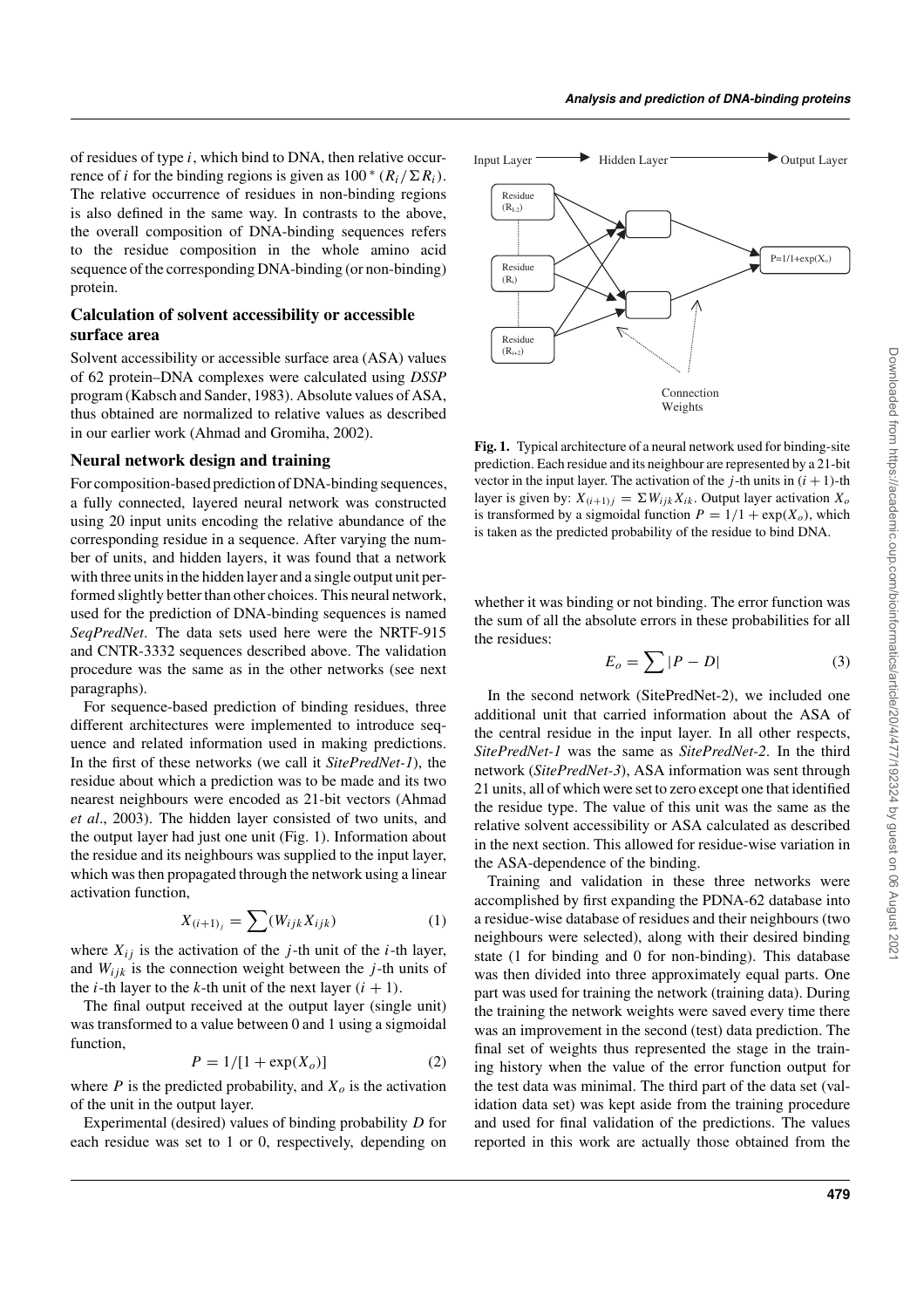validation data. All six combinations of the three parts of the data set were used for training, testing and validation, and the reported values are the means of the validation results. Similar procedures for cross-validation have been used previously in related studies (Cuff and Barton, 2000; Ahmad *et al*., 2003).

#### **Manipulating the desired sensitivity of prediction**

The number of binding sites in the data set was quite small (about 12%); consequently, the networks trained to minimize the error function defined by Equation (3) might have a low sensitivity value. Selecting a lower probability threshold for predicting binding would likely change this sensitivity, but the added flexibility provided by this change would not be more than 5–10%. This is because the experimental values underlying the change in probability have only integer values (0 or 1), and the predicted probabilities also tend to have extreme values, causing the probability distribution to have sharp peaks near those values. This problem was overcome by choosing the following biased error function during network training:

$$
E_b = E_o / \exp(k * P)
$$
 (4)

where  $E_0$  and  $E_b$  are unbiased and biased error values, respectively, and  $k$  is a constant that could be adjusted to give the most sensitive regions of the probability distribution values ranging from 0 to 1. However, this increase in the sensitivity of the binding prediction is at the cost of specificity. In order to compare the results of predictions from one network to others, we calculated the average of sensitivity and specificity [called 'net prediction' (NP)], which is a fair measure of the total amount of prediction quality obtained after training.

#### **Accuracy scores**

Correlation between the predicted  $(P)$  and desired  $(D)$  values was defined as the ratio of the covariance in the predicted and desired (experimental) states to the product of the standard deviations (SDs) in  $x$  and  $y$ :

$$
R = S_{xy}/S_{xx} * S_{yy} \tag{5}
$$

where

$$
S_{xy} = \sum (P - P_o)(D - D_o),
$$
  

$$
S_{xx} = \sqrt{\left[\sum (P - P_o)^2\right]}
$$

and

$$
S_{yy} = \sqrt{\left[\sum (D - D_o)^2\right]}
$$

Subscript 'o' represents the mean value of the corresponding variable. This correlation is the same as conventional Pearson's coefficient of correlation, which gives identical results as Matthews' correlation for a two-state prediction, as discussed previously (Ahmad and Gromiha, 2002).

Sensitivity and specificity of the predictions were defined as:

$$
Sensitivity = TP/(TP + FN)
$$
 (6)

$$
Specificity = TN/(TN + FP)
$$
 (7)

(T-True, F-False, P-Positive, N-Negative).

Net prediction was introduced here as the average of the sensitivity and specificity.

$$
NP = (Sensitivity + Specificity)/2 \tag{8}
$$

Accuracy scores were simply the ratios of the number of correct predictions to the total number of predictions made.

 $Accuracy = (TP + TN)/(TP + TN + FP + FN).$ 

In this work, term accuracy is employed to refer to this last parameter, whereas NP may serve as a better measure of predictability in some cases, especially when data sizes in the two states are not balanced.

*P-value* t-tests of significance were conducted for the assessment of statistical relevance of quantities such as the difference between solvent accessibility of binding and nonbinding residues. P-value represents the probability that this difference could have occurred by a statistical chance and hence a lower *P*-value suggests a greater significance of that result. These P-values were obtained from the means, SD and number of data items using the online public domain  $t$ -test calculator available at http://home.clara.net/sisa/t-test.htm

#### **RESULTS AND DISCUSSION**

## **Compositional specificity of DNA-binding proteins and binding sites**

The residue-wise composition of the DNA-binding sequences (NRTF-915) and binding sites (PDNA-62) were calculated, to assess any specificity present therein. Interestingly, the overrepresentation of some residues in the binding regions of 62 complexes was not reflected in the overall composition of transcription factor sequences. For instance, charged residues (e.g. Arg and Lys) were significantly over-represented within the binding sites of these 62 complexes (Fig. 2), but the same was not true for the overall composition of transcription factors (Fig. 3). This is mainly because the specificity of binding-site residues is lost in the overall composition due to the large number of non-binding residues present in the sequences. In addition, the bias in the overall frequency of occurrence for the DNA-binding sequences seems to differ from that of the binding sites within these sequences, suggesting there may be two levels of information present in DNA-binding proteins. Of particular significance is the residue serine, which is highly over-represented in DNAbinding sequences compared with the control data. Thus, serine seems to play an important role in the overall recognition of DNA targets. Higher occurrence of glycine in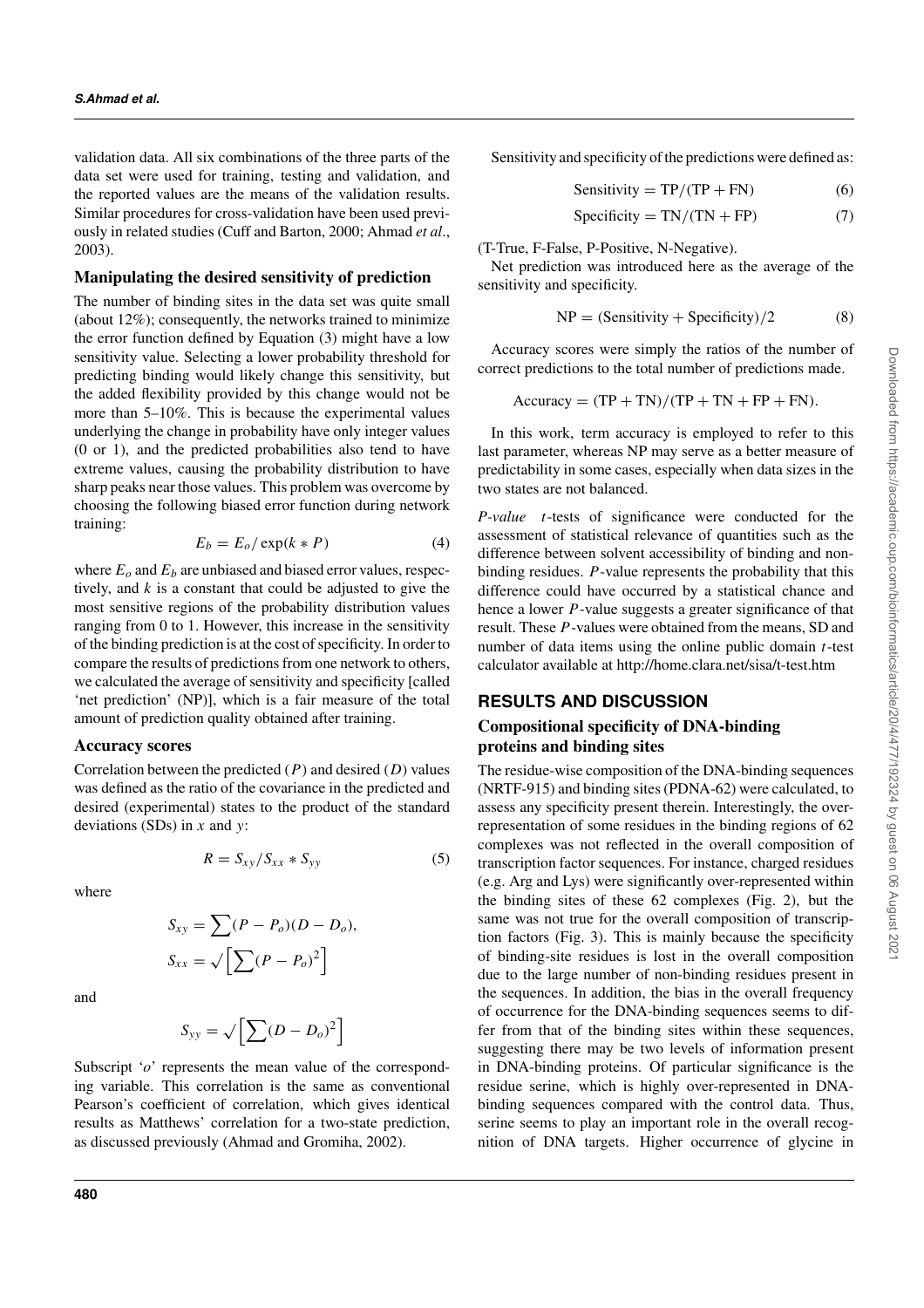

**Fig. 2.** Residue-wise occurrence of all residues in the binding and non-binding regions of 62 complexes. Percent occurrence of each residue type in the binding and non-binding regions were calculated and the graph shows averages and standard deviations over all 62 proteins. SD stands for standard deviation; B for binding and NB for non-binding regions.



**Fig. 3.** Comparison of residue-wise composition of transcription factors (NRTF-915 data) and other proteins (CNTR-3332 data). SD stands for standard deviation in the corresponding data.

these proteins also suggests that this residue may contribute to conformational flexibility needed during the process of binding.

## **RESIDUE POPULATIONS AROUND DNA**

We considered the residue populations around DNA while searching for specific environments that support binding.

Interestingly, within the cutoff distance  $(3.5 \text{ Å})$ , a very large number of nucleic acid bases (more than 50%) were found to be surrounded by just one residue, though there were several bases that had two, three and more amino acid residues within the cutoff distance. This suggests that, in some cases two different amino acid residues may contribute to the two hydrogen bonds needed for conferring specificity (Seeman *et al*., 1976). It is quite possible that bases co-ordinated with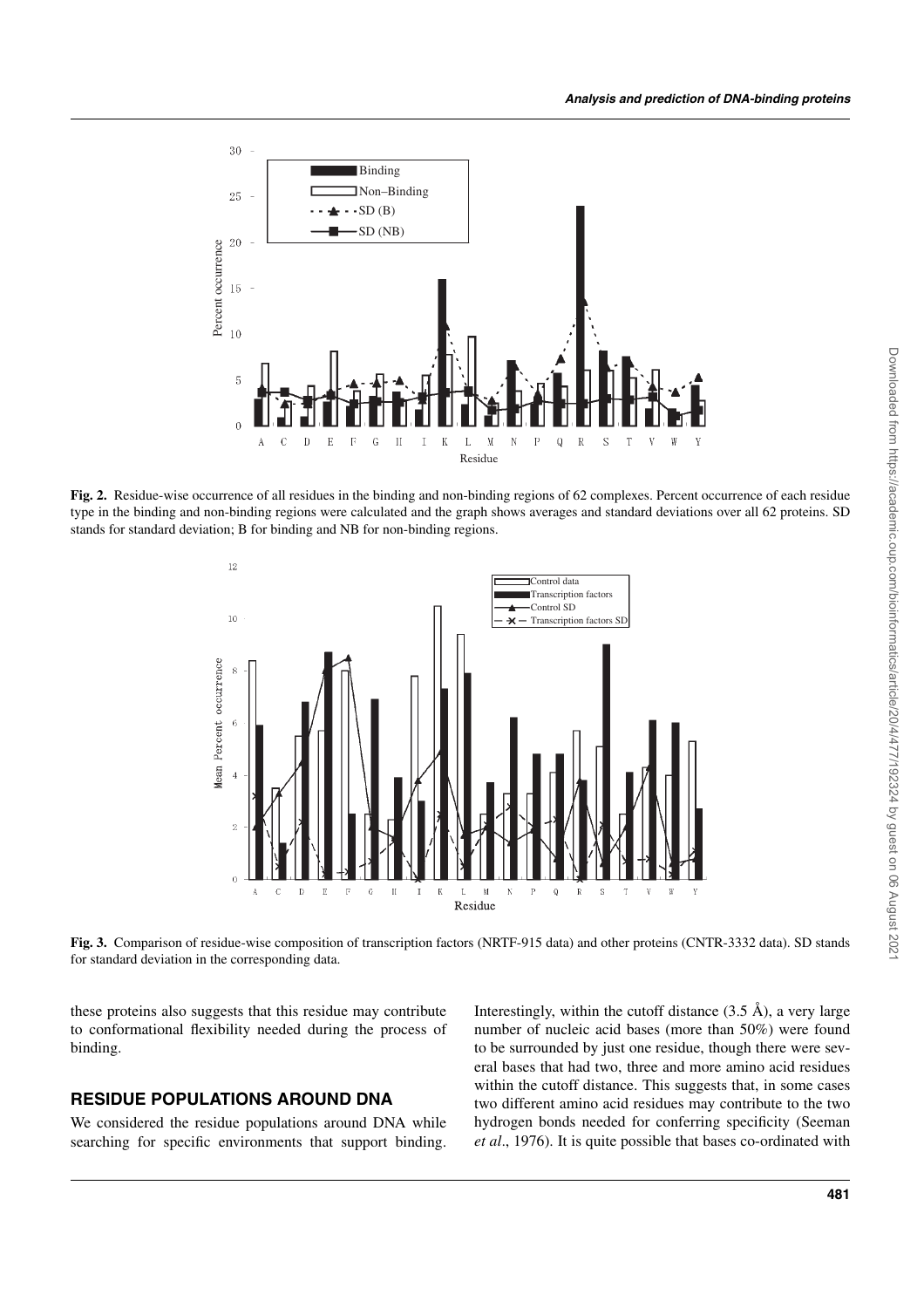

**Fig. 4.** Relative occurrence of 11-residue binding patterns with different binding density values in 62 protein–DNA complexes. Binding density is defined as the number of binding residues within 11-residue segments. Only segments with a binding central residue are plotted.

a higher number of residues may actually determine the overall binding, while those with just one residue within the cutoff distance may be of secondary importance.

#### **Residue neighbours and binding site density**

The numbers of DNA-binding sites within 11-residue segments approximates a normal distribution with a maximum at  $b = 4$  (Fig. 4). This indicates that DNA-binding is unlikely to involve only a single residue–base interaction; more likely, several residues participate in the process. On the basis of that information, we collected a group of sequence fragments comprised of DNA-binding triplets and quintets. We found a total of 893 DNA-binding triplets out of a possible maximum of 1481 (the number of DNA-binding sites in the entire data set) from among 8000 possible triplets. Likewise, 1070 DNAbinding quintets were formed, and some notable examples of each are shown in Table 2. Some of these triplets and quintets are thought to be sequence motifs, given their relatively high frequency of occurrence and their high propensity for binding.

In addition, when these three- and five-residue patterns were arranged with respect to their central residue, we noticed that Arg residues were frequently surrounded by residues such as Lys or Arg, suggesting that certain neighbours enhance Arg's ability to bind DNA. Similarly, Lys residues within binding regions seem to favour Gly as their immediate neighbour on either side (an observation, which becomes more interesting in view of the finding presented above that Gly residues are more abundant in DNA-binding proteins). Interestingly, some of the five-residue patterns (e.g. AGIAT, ITRGS, MSQRE, SLKAA, MLTPD and IATIT) occur more frequently than would be expected and always bind to DNA. These patterns are therefore thought to support binding, and their occurrence in DNA-binding proteins may help in locating binding sites.

| Sequence triplet/<br>quintet | Times binding | Binding<br>propensity $(\%)$ |  |
|------------------------------|---------------|------------------------------|--|
| RER                          | 6/13          | 46.1                         |  |
| QFN                          | 4/6           | 66.7                         |  |
| KHQ                          | 3/4           | 75.0                         |  |
| GKQ                          | 3/3           | 100                          |  |
| <b>GKS</b>                   | 3/3           | 100                          |  |
| <b>KKI</b>                   | 4/4           | 100                          |  |
| <b>VKC</b>                   | 3/3           | 100                          |  |
| <b>PKT</b>                   | 5/7           | 71.4                         |  |
| PKG                          | 3/5           | 60.0                         |  |
| SNS                          | 4/4           | 100                          |  |
| PQF                          | 4/6           | 66.7                         |  |
| QRE                          | 4/4           | 100                          |  |
| RRC                          | 3/3           | 100                          |  |
| TRG                          | 6/7           | 85.7                         |  |
| RRI                          | 4/5           | 80.0                         |  |
| <b>LRW</b>                   | 4/6           | 66.7                         |  |
| <b>SRA</b>                   | 4/7           | 57.1                         |  |
| <b>RRK</b>                   | 11/36         | 30.6                         |  |
| <b>KRK</b>                   | 11/42         | 26.2                         |  |
| <b>SSK</b>                   | 4/4           | 100                          |  |
| ISN                          | 3/4           | 75.0                         |  |
| <b>MRERR</b>                 | 4/6           | 66.7                         |  |
| <b>POFNL</b>                 | 4/6           | 66.7                         |  |
| <b>GAGIA</b>                 | 3/4           | 75.0                         |  |
| AGIAT                        | 4/4           | 100                          |  |
| SLKAA                        | 4/4           | 100                          |  |
| LPKVE                        | 4/7           | 57.1                         |  |
| GSNSL                        | 4/4           | 100                          |  |
| <b>QFNLR</b>                 | 4/6           | 66.7                         |  |
| <b>MSQRE</b>                 | 4/4           | 100                          |  |
| <b>MPQFN</b>                 | 4/6           | 66.7                         |  |
| <b>FSRSD</b>                 | 3/3           | 100                          |  |
| <b>ITRGS</b>                 | 4/4           | 100                          |  |
| SQREL                        | 4/4           | 100                          |  |
| <b>DRRKA</b>                 | 4/6           | 66.7                         |  |
| <b>NLRWP</b>                 | 4/6           | 66.7                         |  |
| <b>RRRLS</b>                 | 4/6           | 66.7                         |  |
| TMRER                        | 4/6           | 66.7                         |  |
| <b>RGSNS</b>                 | 4/4           | 100                          |  |
| <b>AATMR</b>                 | 4/6           | 66.7                         |  |
| <b>MLTPD</b>                 | 4/4           | 100                          |  |
| <b>IATIT</b>                 | 4/4           | 100                          |  |
|                              |               |                              |  |

**Table 2.** Selected triplets and quintets and the number of times they happen

to bind as compared with their total occurrence frequency

The relative number of times a pattern shows binding may be thought of as the binding propensity of the pattern.

## **ASA and the probability of a residue binding**

We next attempted to establish and quantify the relationship between solvent accessibility and DNA-binding in two ways. We first calculated the number of binding residues within different solvent accessibility ranges. Figure 5 shows that the probability of binding systematically increased as the ASA increased. Double-sided probabilities (P-values) have been plotted to assess the significance of the difference, which have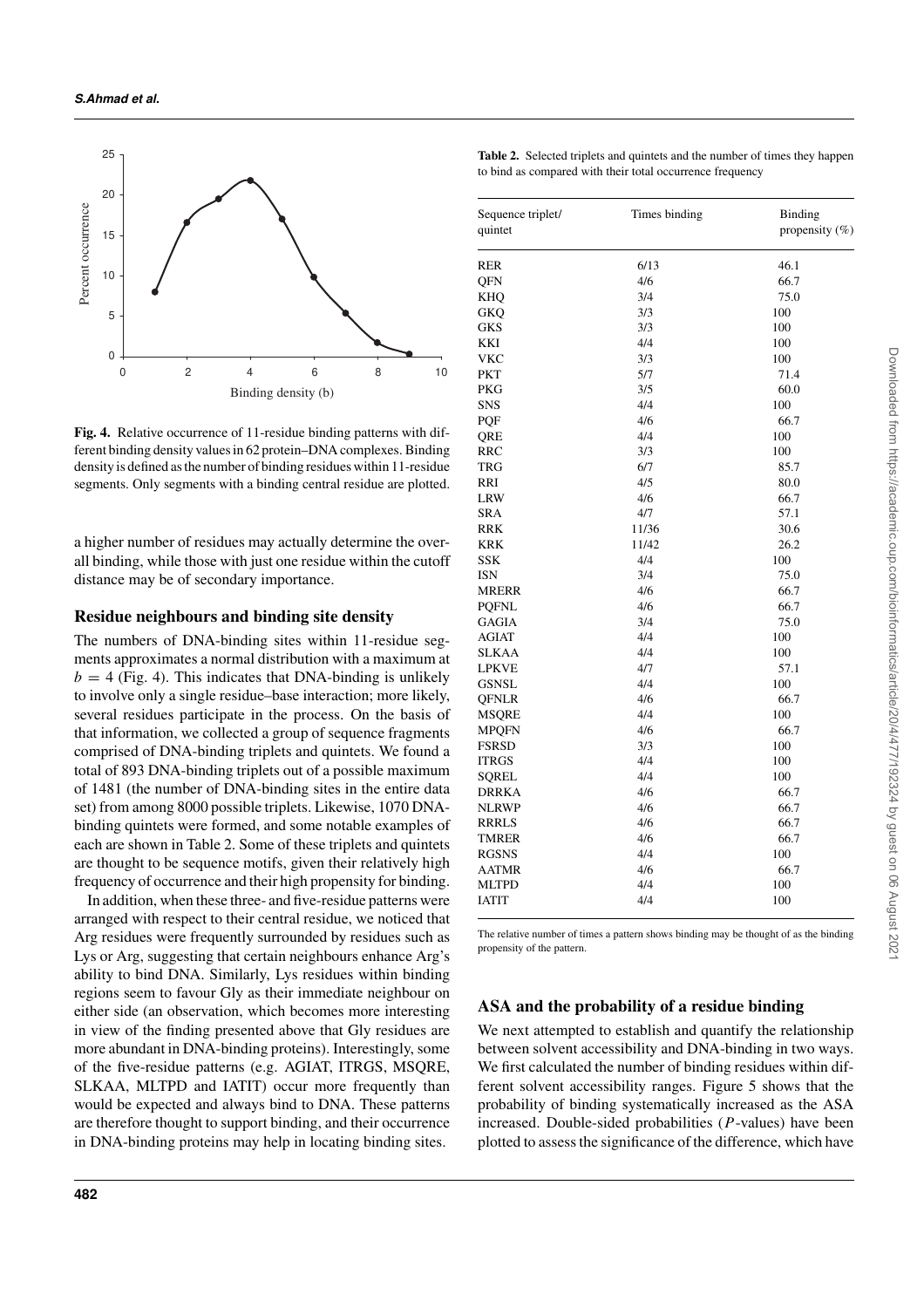

**Fig. 5.** Relative occurrence of residues in binding regions in different ranges of solvent accessibility.

been found to be low (implying higher significance) in most residues. These average ASA-values for the binding and nonbinding regions revealed that the binding of hydrophobic and aromatic residues (e.g. Phe, Gly, Ile, Leu and Tyr) seemed to have a higher specificity for solvent accessibility than other residues (Fig. 6;  $P$ -value  $< 0.001$ ). This may reflect the fact that a large number of these residues are in buried regions, so they are involved in binding only when they come to the surface. Consequently, there is a better separation between binding and non-binding residues in terms of their ASA.

Asn residues showed a negative correlation between binding and ASA. This negative relationship appears to arise because Asn forms a large number of turn structures, very few of which bind DNA: as turn conformations are highly accessible to the solvent, their low-binding propensity leads to a negative correlation between binding and ASA. This conclusion is however tentative due to a relatively higher P-value of difference in this residue. It also stands true for Glu for which a negative relationship between ASA and binding is accompanied by higher P-value. On the other hand, the negative relationship between ASA and Glu binding could be due to conformational changes necessary to expose certain atoms of Glu at the cost of others.

#### **Binding probability and secondary structure**

We evaluated six secondary structural states for every residue type and calculated the relative occurrence of each within binding regions. A t-test of significance as carried out for ASA does not seem to be viable due to a small number of binding sites, becoming even smaller when broken into each secondary structure for each protein. This leaves very little statistical significance for most of the data obtained in this category. We therefore looked at the *binding propensity* of amino acid residue on the whole. The binding propensity of a particular secondary structure was thus defined as the relative number of times a residue in that structure happens to be binding (Table 3). The last column of Table 3 gives the overall binding propensity of the corresponding residues in any of the six secondary structures. A value higher than this average for any residue implies a preference for binding within the secondary structure in question. In contrast to ASA, there was little preference for any particular secondary structure among the binding residues (see last row). Nonetheless, there were some notable features to these data. First, the highest value (50%) was obtained for Trp when located within a turn conformation. This may indicate that Trp has a strong preference for binding when it is in the turn conformation, but this conclusion cannot be asserted very strongly, as there are very few total number of Trp residues, occurring in this secondary structure. It was notable that Tyr and Arg also prefer binding in turn conformations. With the exception of Lys, it appears that residues with long side chains (Trp, Tyr and Arg) are more likely than average to be involved in DNA-binding when in a turn conformation. This may be because the greater length of their side chains provides additional flexibility in the turn conformation; thus binding may occur even if the backbone at these locations is a little far.

Hydrophilic residues such as Asn and Ser, show a preference for binding within a helical conformation, which may mean that they are able to make better contact with the DNAhelix when in that conformation. This greater tendency to bind when in a helical conformation is shared to some extent by Cys, His and Pro. In addition, Ala, Phe, Gly, Met and Val (mostly hydrophobic) appear to prefer a 3–10-helix over other structures. Gln also seems to have a preference for the 3–10-helix, but the number of 3–10- helices formed by Gln is less than 10 (including non-binding), making a conclusive statement about this residue difficult. Despite the apparent preferences shown by individual residues to bind within particular secondary structures, the overall abundance of binding residues within all secondary structures was very similar (except beta-strand, which has a very low binding propensity) (Table 3, bottom row).

#### **Prediction of DNA-binding in proteins**

To assess and utilize the compositional specificity of transcription factors, we trained a neural network (*SeqPredNet*) to make predictions about the sequences binding to DNA. This prediction simply calculates the relative abundance of each residue in the sequence and feeds the resultant 20-unit vector to the network. After trying different numbers of hidden layers and units therein, a network with three hidden units (described above) was found to give the best performance (Table 4). The fact that the best predictions were made when there were three units in the hidden layer indicates that the relationship between composition and binding is non-linear and that some interplay between compositions of two or more residues may be involved in giving a protein the capacity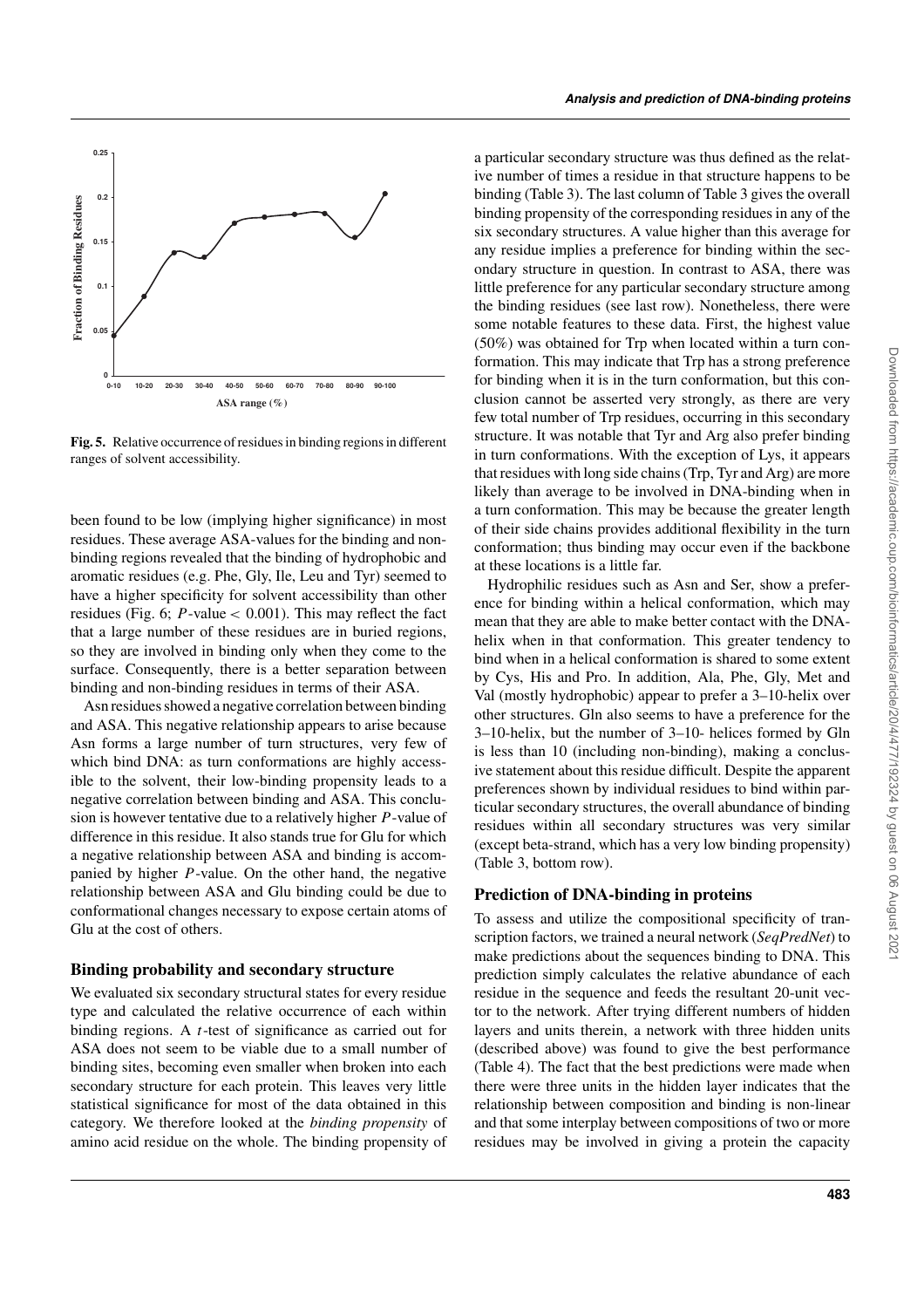

**Fig. 6.** Average ASA of residues in binding and non-binding regions and the P-values of the significance in their difference (lower P-value indicated greater statistical significance). B stands for binding and NB for non-binding residues. Corresponding P-values represent t-test probability that these differences could have occurred by chance. Most residues have a (statistically significant) higher ASA when in the binding state.

to bind DNA. A fairly high value of accuracy suggests that DNA-binding proteins have some characteristic residue composition that is, however, not identical to the composition of the binding sites.

## **Prediction of a residue's binding probability from its sequence neighbourhood**

The results obtained when binding sites were predicted using the three neural networks described in Methods section are summarized in Table 5. There was a lot of fluctuation in the sensitivity and specificity of the predictions, which made it difficult to compare accuracy scores. In addition, introducing a biased error function during training altered the sensitivity of the predictions: the bias constant  $k$  of the error bias was varied from 1 to 2, so that the sensitivity of resultant predictions for the training and test data sets was at least 40%. Actual prediction scores were calculated by choosing a probability cutoff above which a residue is designated as binding. Results reported in Table 5 were obtained at a probability cutoff of 0.5. An additional 10–20% sensitivity could be manipulated by changing the probability threshold of binding.

For *SitePredNet-1*, predictions were made using just the residue information; for *SitePredNet-2* and *SitePredNet-3*, additional ASA information was used, which gave a small (2%) improvement in prediction quality when measured by 'NP', defined above. No significant improvement was

achieved by adding information about secondary structure or about more distant neighbours. This may be due to the fact that local residue neighbourhood and structure carry only partial information about DNA binding. The remaining information must be contained in long-range contacts between distant residues. This inference is consistent with an earlier observation that stability and conformation in proteins are in part dependent on long-range contacts (Gromiha and Selvaraj, 2001; Gromiha *et al*., 1999). Moreover, due to the limited amount of available binding data, networks of arbitrarily large size cannot be used without diminishing the reliability of predictions.

## **Online prediction of DNA binding**

Online predictions for new sequences based on the above methods are available at www.netasa.org/dbs-pred/. The detailed explanation of this prediction server (DBS-Pred) may be seen at www.netasa.org/dbs-pred/description.html.

# **CONCLUSIONS**

The composition of binding regions differs significantly from non-binding regions; however, the compositional specificity of binding sites does not extend to the total composition of the protein sequence, where it takes a different form. Although binding residues show no overall preference for a secondary structure, some suggestive biases were observed (without much statistical significance, due to the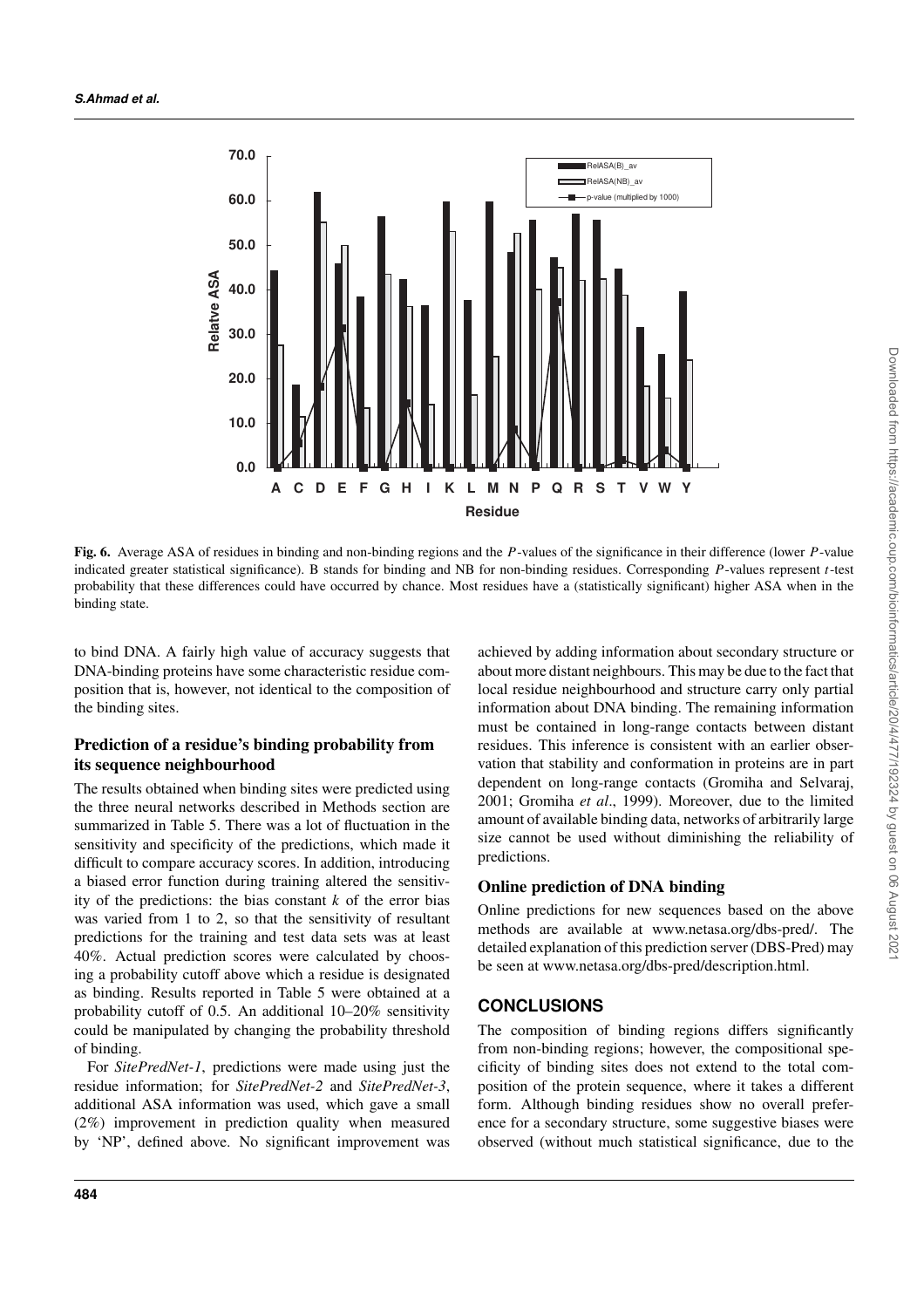| Residue |      |              |                |              | Helix Beta Ex-beta $G(3-10)$ T (Turn) S (bend) Overall |                  |      |
|---------|------|--------------|----------------|--------------|--------------------------------------------------------|------------------|------|
| A       | 3.4  | $\Omega$     | 3.5            | 14.3         | 5.4                                                    | 7.0              | 5.0  |
| C       | 7.0  | $\mathbf{0}$ | 5.7            | $\mathbf{0}$ | $\overline{0}$                                         | 5.6              | 4.5  |
| D       | 4.8  | $\mathbf{0}$ | $\overline{0}$ | $\Omega$     | 5.2                                                    | 1.7              | 3.3  |
| E       | 4.0  | $\mathbf{0}$ | 1.9            | 5.3          | 1.1                                                    | 7.5              | 3.8  |
| F       | 4.0  | $\mathbf{0}$ | 6.6            | 18.2         | 5.6                                                    | $\mathbf{0}$     | 7.4  |
| G       | 6.3  | $\mathbf{0}$ | 7.0            | 14.3         | 6.0                                                    | 10.2             | 8.1  |
| Η       | 20.3 | $\Omega$     | 13.0           | 5.9          | 8.8                                                    | 23.3             | 15.2 |
| I       | 3.3  | $\Omega$     | 3.6            | $\Omega$     | $\boldsymbol{0}$                                       | 5.6              | 4.1  |
| K       | 21.8 | $\mathbf{0}$ | 26.5           | 9.1          | 19.8                                                   | 21.9             | 23.0 |
| L       | 2.7  | 7.1          | 0.6            | 0            | 5.6                                                    | 5.2              | 2.7  |
| M       | 1.5  | $\mathbf{0}$ | 2.2            | 40.0         | 4.3                                                    | 4.5              | 5.6  |
| N       | 29.3 | 40.0         | 24.4           | 28.6         | 8.7                                                    | 15.0             | 20.1 |
| P       | 8.2  | $\mathbf{0}$ | 2.4            | 13.0         | 3.5                                                    | 6.3              | 6.3  |
| Q       | 17.0 | $\mathbf{0}$ | 18.2           | 37.5         | 3.9                                                    | 17.1             | 15.0 |
| R       | 36.2 | $\mathbf{0}$ | 27.9           | 22.2         | 39.4                                                   | 38.6             | 35.4 |
| S       | 22.0 | $\mathbf{0}$ | 5.7            | 10.5         | 1.3                                                    | 12.2             | 15.2 |
| T       | 16.4 | 20.0         | 10.1           | 10.0         | 17.2                                                   | 18.8             | 15.9 |
| V       | 1.4  | $\Omega$     | 2.4            | 12.5         | 6.9                                                    | 10.9             | 3.4  |
| W       | 17.8 | $\mathbf{0}$ | 7.3            | $\mathbf{0}$ | 50.0                                                   | $\boldsymbol{0}$ | 18.1 |
| Y       | 18.6 | $\mathbf{0}$ | 11.5           | 7.7          | 24.0                                                   | 26.7             | 16.6 |
| Total   | 12.6 | 3.6          | 8.6            | 10.5         | 9.5                                                    | 13.1             | 11.8 |

**Table 3.** Residue-wise binding propensity of six secondary structures

**Table 5.** Binding site cross-validation data prediction results from different network designs

| Network inputs                                           | (%)  | Sensitivity Specificity Accuracy NP (%)<br>(%) | $(\%)$ | $(Sens. + Spec.)/2$ |
|----------------------------------------------------------|------|------------------------------------------------|--------|---------------------|
| Residue $+2$ nbrs<br>$(SitePredNet-1)$                   | 40.6 | 76.2                                           | 73.6   | 58.4                |
| $Residue + 2$<br>$nbrs + 1bitASA$<br>$(SitePredNet-2)$   | 32.2 | 86.2                                           | 79.9   | 59.3                |
| $Residue + 2$<br>$nbrs + 21bit ASA$<br>$(SitePredNet-3)$ | 40.3 | 81.8                                           | 79.1   | 61.1                |

will be especially useful when a new binding protein is found with no significant homology with any known binding protein.

# **REFERENCES**

- Ahmad,S. and Gromiha,M.M. (2002) NETASA: neural network based prediction of solvent accessibility. *Bioinformatics*, **18**, 819–24.
- Ahmad,S., Gromiha,M.M. and Sarai,A. (2003) Real value prediction of solvent accessibility from amino-acid sequence. *Proteins*, **50**, 629–635.
- Altschul,S.F., Thomas,L.M., Alejandro,A.S., Zhang,J., Zhang,Z., Miller,W. and Lipman,D.J. (1997) Gapped BLAST and PSI-BLAST: a new generation of protein database search programs, *Nucleic Acids Res.*, **25**, 3389–3402.
- Boeckmann,B., Bairoch,A., Apweiler,R., Blatter,M.C., Estreicher,A., Gasteiger,E., Martin,M.J., Michoud,K., O'Donovan,C., Phan,I. *et al.* (2003) The SWISS-PROT protein knowledgebase and its supplement TrEMBL in 2003. *Nucleic Acids Res*. **31**, 365–370.
- Cuff,J.A. and Barton,G.J. (2000) Application of multiple sequence alignment profiles to improve protein secondary structure prediction. *Proteins*, **40**, 502–511.
- Gromiha,M.M., Oobatake,M., Kono,H., Uedaira,H. and Sarai,A. (1999) Role of structural and sequence information in the prediction of protein stability changes: comparison between buried and partially buried mutations. *Protein Eng*., **12**, 549–555.
- Gromiha,M.M. and Selvaraj,S. (2001) Comparison between longrange interactions and contact order in determining the folding rate of two-state proteins: application of long-range order to folding rate prediction. *J. Mol. Biol.*, **310**, 27–32.
- Holm,L. and Sander,C. (1998) Removing near-neighbour redundancy from large protein sequence collections. *Bioinformatics*, **14**, 423–429.
- Kabsch,W. and Sander,C. (1983) Dictionary of protein secondary structure: pattern recognition of hydrogen-bonded and geometrical features. *Biopolymers*, **22**, 2577–2637.
- Kono,H. and Sarai,A. (1999) Structure-based prediction of DNA target sites by regulatory proteins. *Proteins*, **35**, 114–131.

This table shows the percent-binding event of the indicated secondary structures for every residue, with the overall shown in the last column. If the propensity of a residue in a given secondary structure is more than the corresponding value in the last column, it would generally suggest a preference of the residue to bind in that conformation. Due to scarcity of data in each of these states, these values are merely suggestive and not conclusive. The last row shows that there is no real statistically preferred secondary structure in which all the residues will prefer to bind. Some propensities very different from averages have been highlighted.

**Table 4.** Mean validation data prediction results (*SeqPredNet*) for the composition-based prediction of binding sequences at 50% probability cutoff

|                  | Accuracy | Sensitivity | Specificity | $NP(\%)$            |
|------------------|----------|-------------|-------------|---------------------|
|                  | (%)      | (%)         | (%)         | $(Sens. + Spec.)/2$ |
| Self-consistency | 71.1     | 71.3        | 71.0        | 71.2                |
| Cross-validation | 64.5     | 68.6        | 63.4        | 66.1                |

scarcity of data at this stage)—i.e. some residues seem to prefer to bind when in a particular secondary structure. DNA-binding sites can be predicted with moderate success based on sequence information alone, and introduction of solvent accessibility information improves those predictions. Using the sequence information as the input, DNA-binding sites are predicted and online system for such predictions is provided. A residue-level approach to binding complements the motif-based approach, in the sense that residue-wise information is likely to have a stronger capacity to locate previously undetermined binding motifs and those binding regions, which may not be really conserved enough to form a detectable motif. This method of prediction